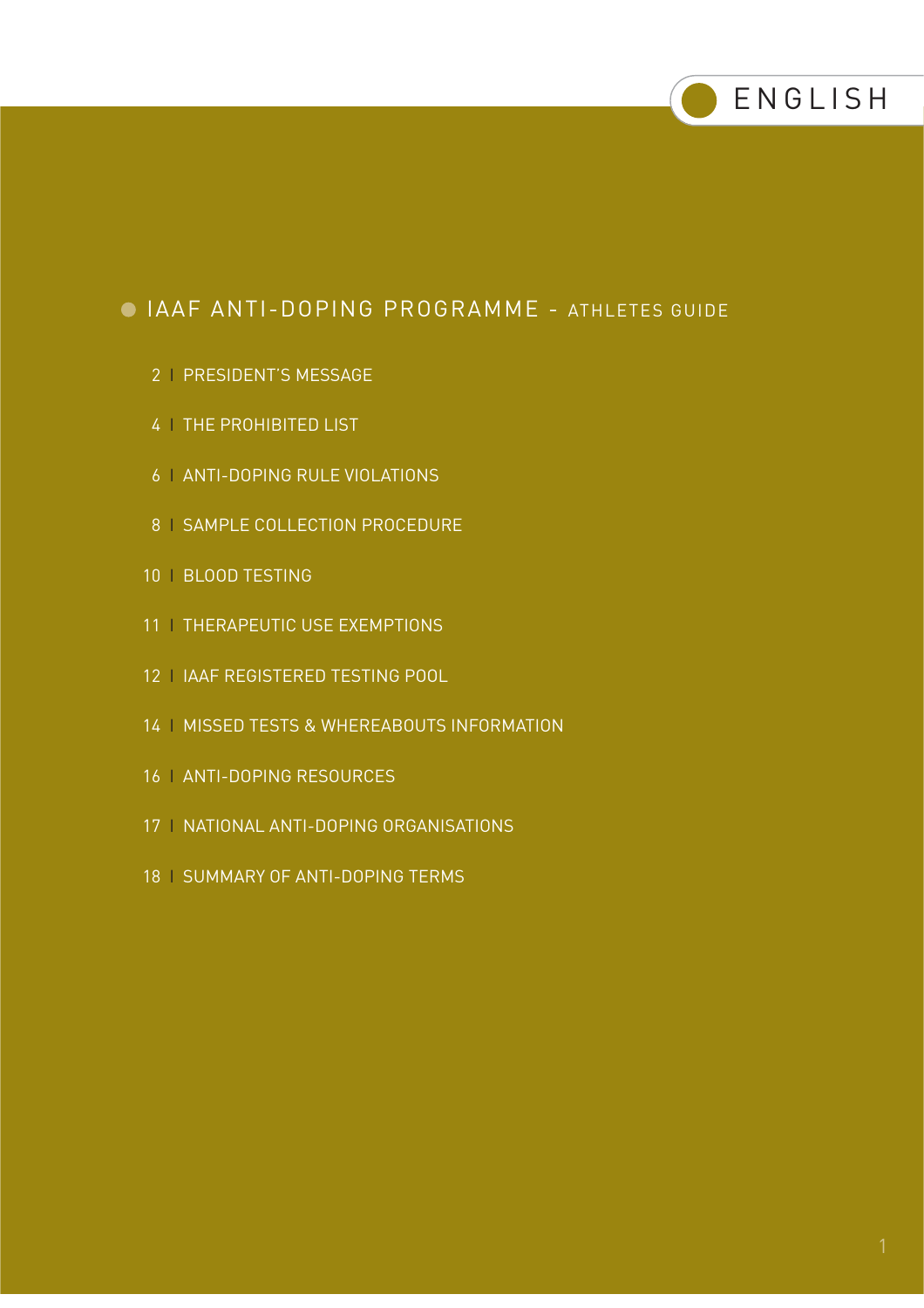# MESSAGE FROM THE PRESIDENT

It gives me great pleasure to introduce this new Athletes Guide to the IAAF Anti-Doping Programme.

The IAAF has always been a leader in the anti-doping fight, and in cooperation with our Member Federations, Governments, and our International partners we will do all we can to intensify this vital work. Testing will always be an important part of this programme, but on its own, testing is not enough. Athletes at all levels need to be knowledgeable about antidoping issues, and must actively commit to this cause.

This Athletes Guide has been designed as a simple and easy-to-read booklet which provides an introduction to the main aspects of the IAAF Anti-Doping Programme. After they have read this booklet I would encourage all athletes who might have further questions on this topic to make use of the resources provided at the rear of the booklet to further their research in this area. We at the IAAF are always ready to answer your questions and assist you in anyway possible in order that you may be fully updated on these crucial and career changing topics.

I would like to thank our IAAF Athlete Ambassadors who have provided their image and words of encouragement for this booklet. They are the true champions of our sport and prove that you can reach the very pinnacle of athletics through talent, hard work and dedication – doping is certainly not needed when striving for excellence.

Finally I would like to thank you, the athlete, for taking the time to read this booklet, for your commitment to competing without cheating, and for keeping our great sport of athletics healthy and drug free.

Yours for a healthy and doping free sport,



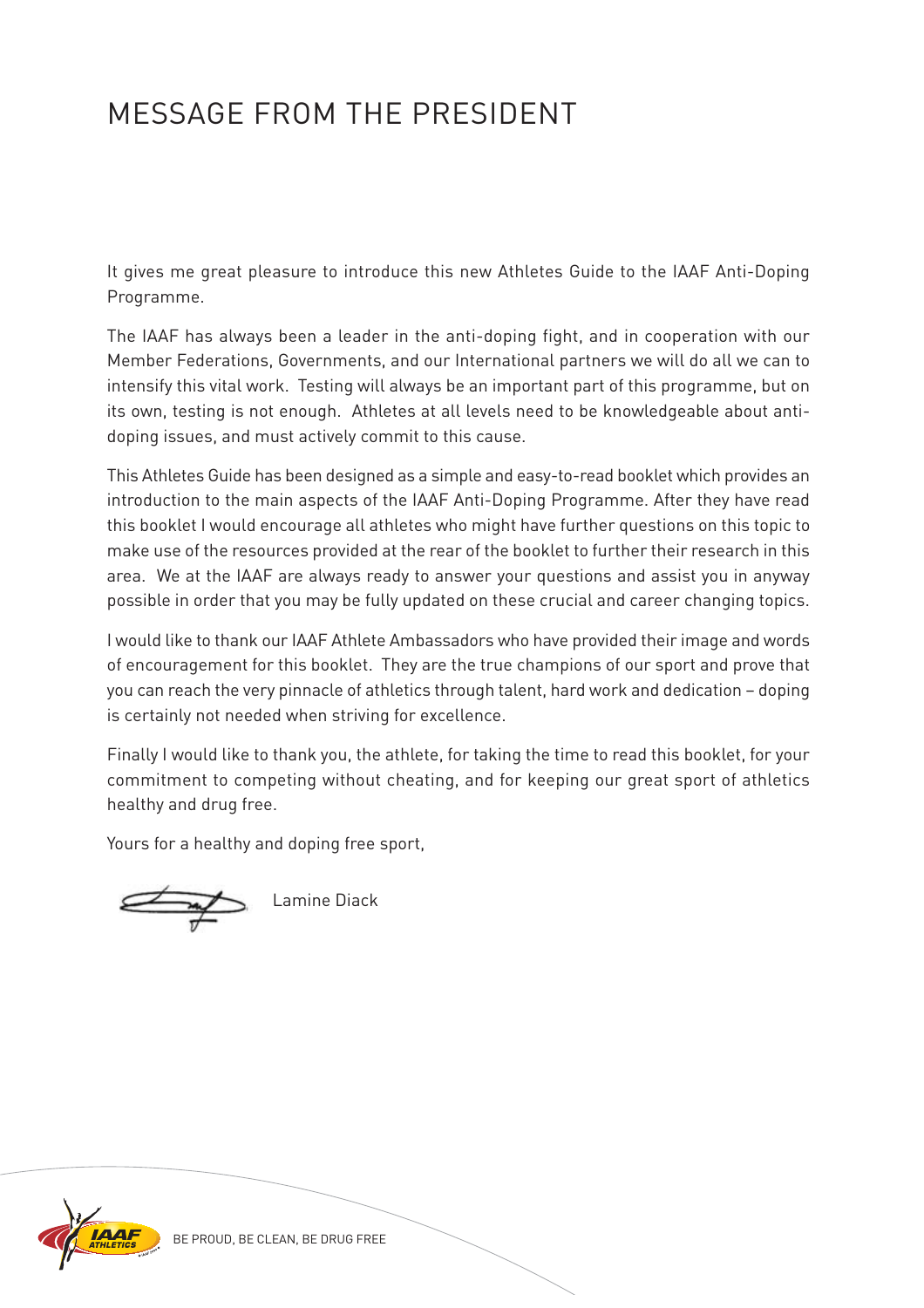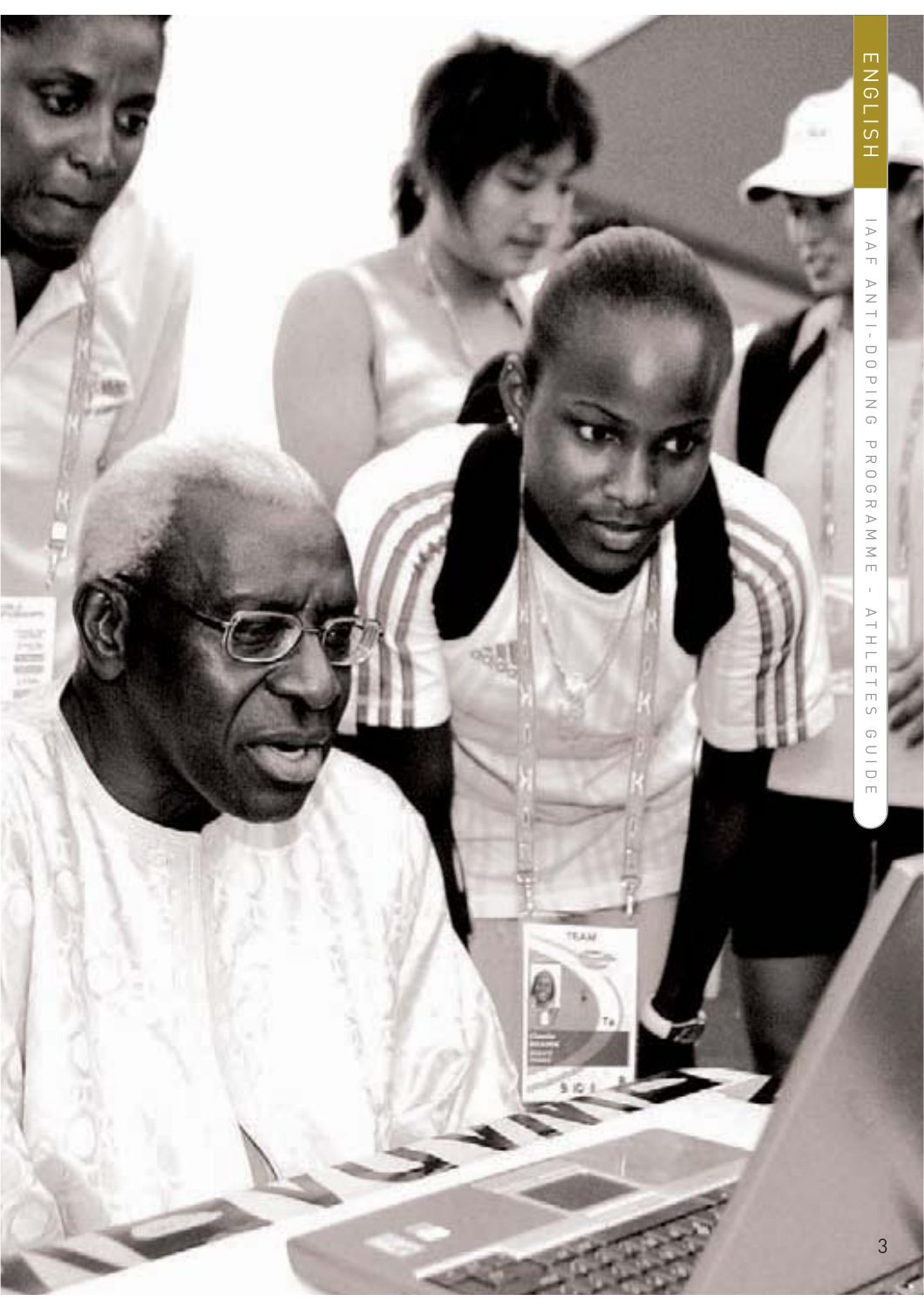# THE PROHIBITED LIST

The Prohibited List, otherwise known as the "List" is a document which outlines and defines the list of substances and methods prohibited as doping. It is updated at least annually by WADA, and each new version comes into effect on the first of January each year.

### Why are substances or methods included on the List?

A substance or method will be considered for inclusion on the Prohibited List if WADA determines that the substance or method meets any two of the following three criteria:

- 1. The substance or method has the potential to enhance, or enhances, sport performance
- 2. The substance or method represents an actual or potential health risk to the athlete
- 3. WADA's determination that the use of the substance or method violates the spirit of sport described in the introduction to the World Anti-Doping Code.

### Where can I find a copy of the List?

You can view a copy of the Prohibited List by visiting the IAAF website at www.iaaf.org/antidoping. The IAAF also has a Prohibited List Booklet which contains the List in English, French, Spanish, and Chinese. These can be ordered from the IAAF Medical & Anti-Doping Department.

# **Warning**

Some substances which appear on the Prohibited List may be available in substances which are easily purchased "over the counter" at local pharmacies

- Make sure you carefully check the contents of all medications you have purchased (refer to our resources section at the back of this booklet for organisations who may be able to assist you
- Each time you visit your doctor, remind them that you are an elite athlete and make sure they have a copy of the Prohibited List so they do not prescribe any banned medication.

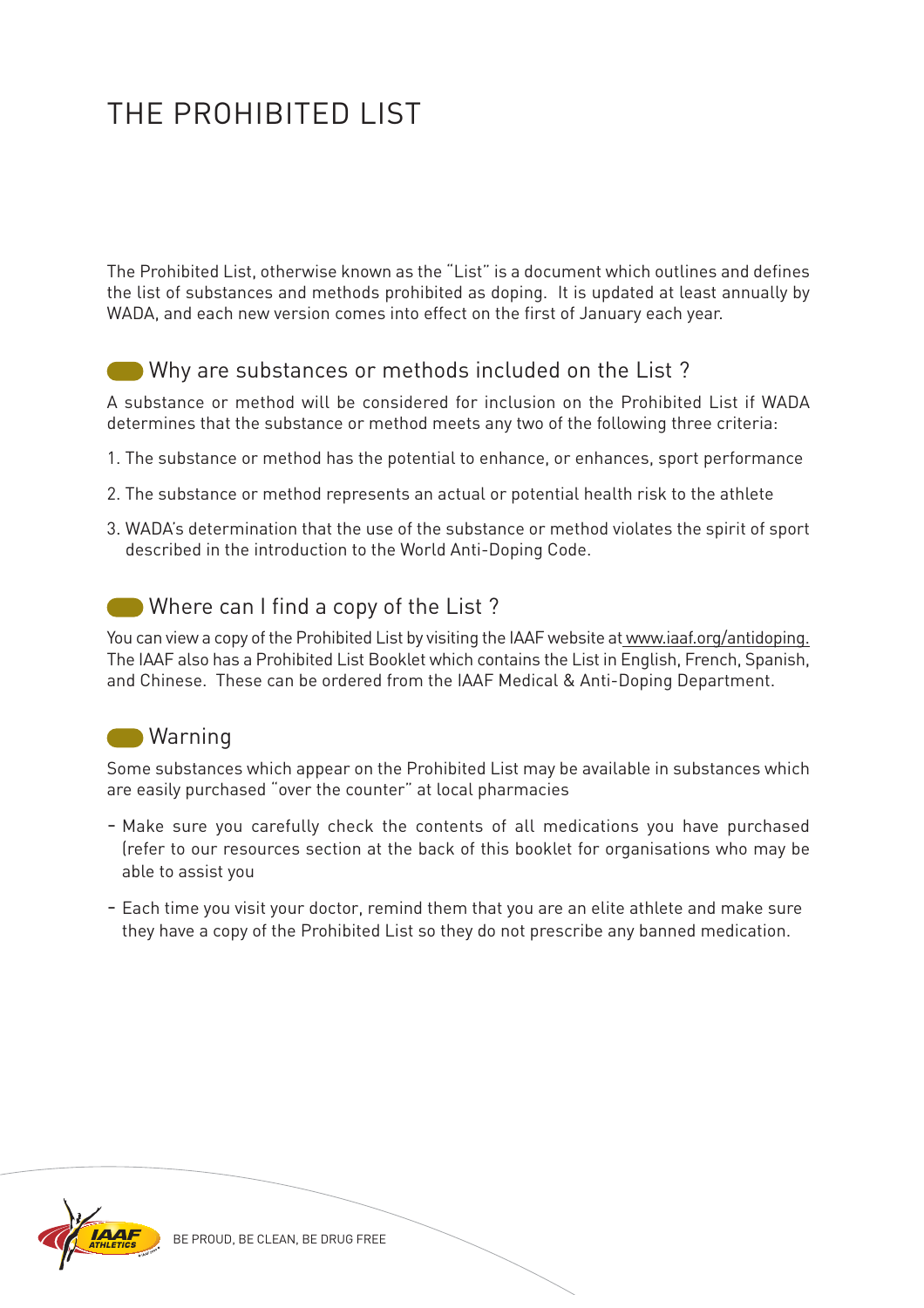

# Wilson Kipketer (DEN) 800m

Three-time World Champion (1995, 97, 99) / European Champion (2002) World Indoor and Outdoor Record holder

"Drugs are not good in our sport. They make us unnatural and never what we imagined in our dreams. One can be a true champion without drugs. One can also break World Records like we did without drugs. This brings only a sweet legacy with no regrets – something that is not possible if you cheat and use doping."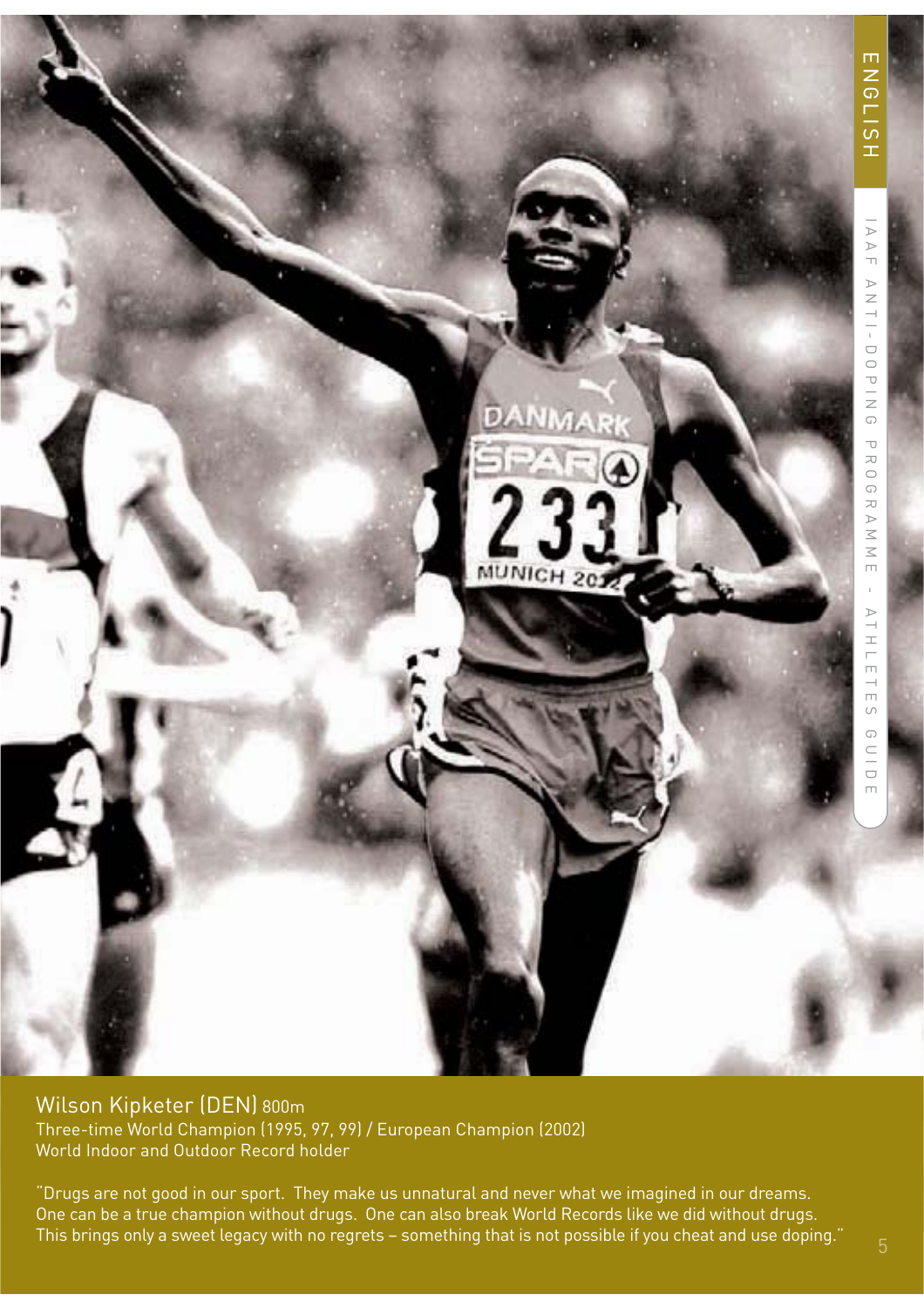# ANTI-DOPING RULE VIOLATIONS

(Art 32 - IAAF Competition Rules)

**ODOPING** Doping is defined as the occurrence of one or more of the following anti-doping rule violations:

- the presence of a prohibited substance or its metabolites or markers in an athlete's body tissues or fluids ;
- the use or attempted use of a prohibited substance or prohibited method ;
- the refusal or failure, without compelling justification, to submit to doping control having been requested to do so by a responsible official or otherwise seeking to evade doping control ;
- the evaluation of 3 missed out-of-competition tests (as defined in Rule 35.17) in any period of 5 years beginning with the date of the first missed test ;
- tampering, or attempting to tamper, with any part of the doping control process or its related disciplinary procedures ;
- the possession of a prohibited substance or prohibited method;
- trafficking in a prohibited substance or prohibited method ;
- the administration, or attempted administration, of a prohibited substance or prohibited method to an athlete or assisting, encouraging, aiding, abetting, covering up or engaging in any other type of complicity involving an anti-doping rule violation or attempted violation ;
- competing, or attempting to compete, whilst provisionally suspended or ineligible under these Anti-Doping Rules.

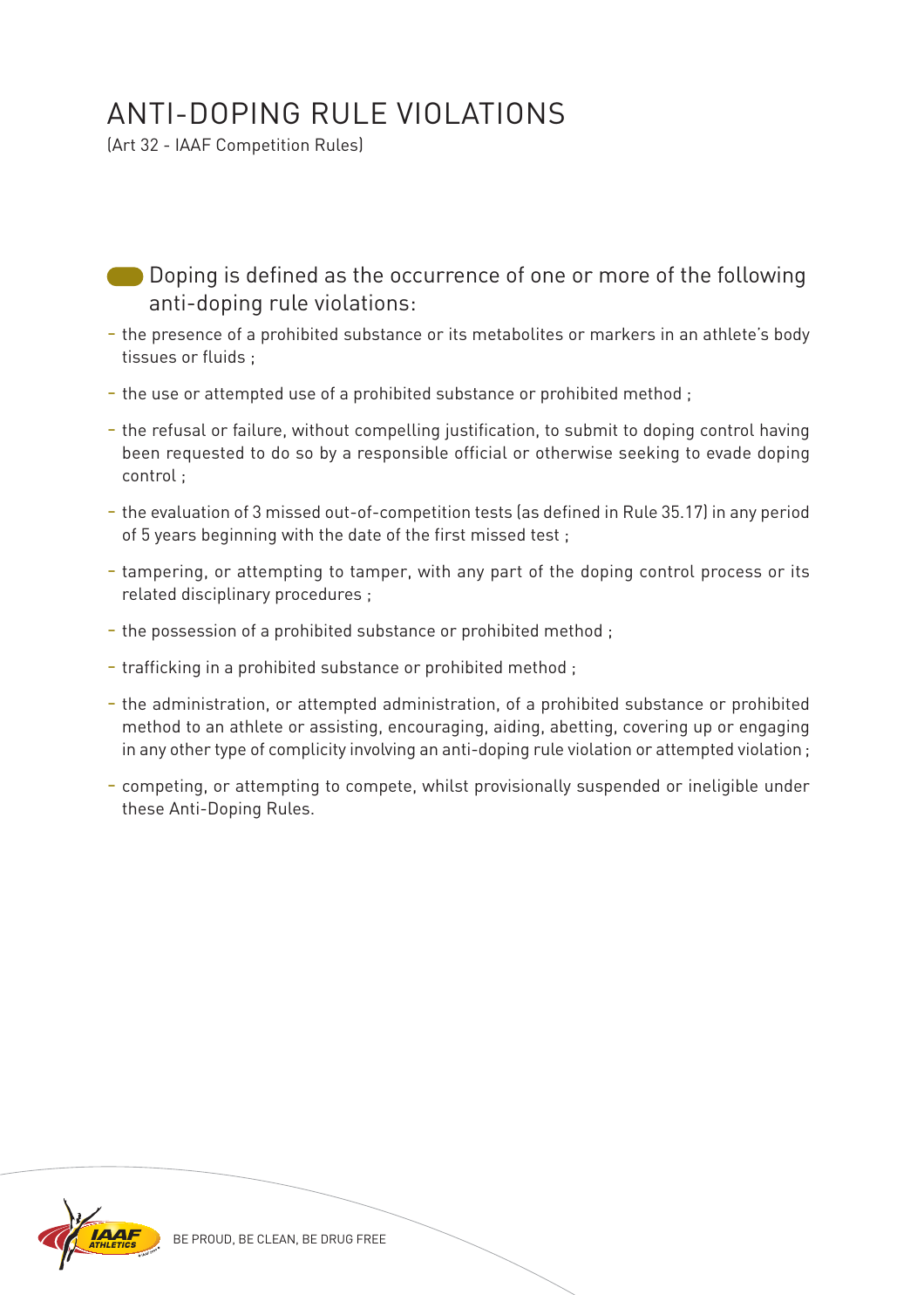

Stéphane Diagana (FRA) 400m Hurdles World Champion 1997 / European Champion 2002 IAAF Athletes Commission / WADA Athletes Commission

"Don't be weak. You can always achieve more without doping."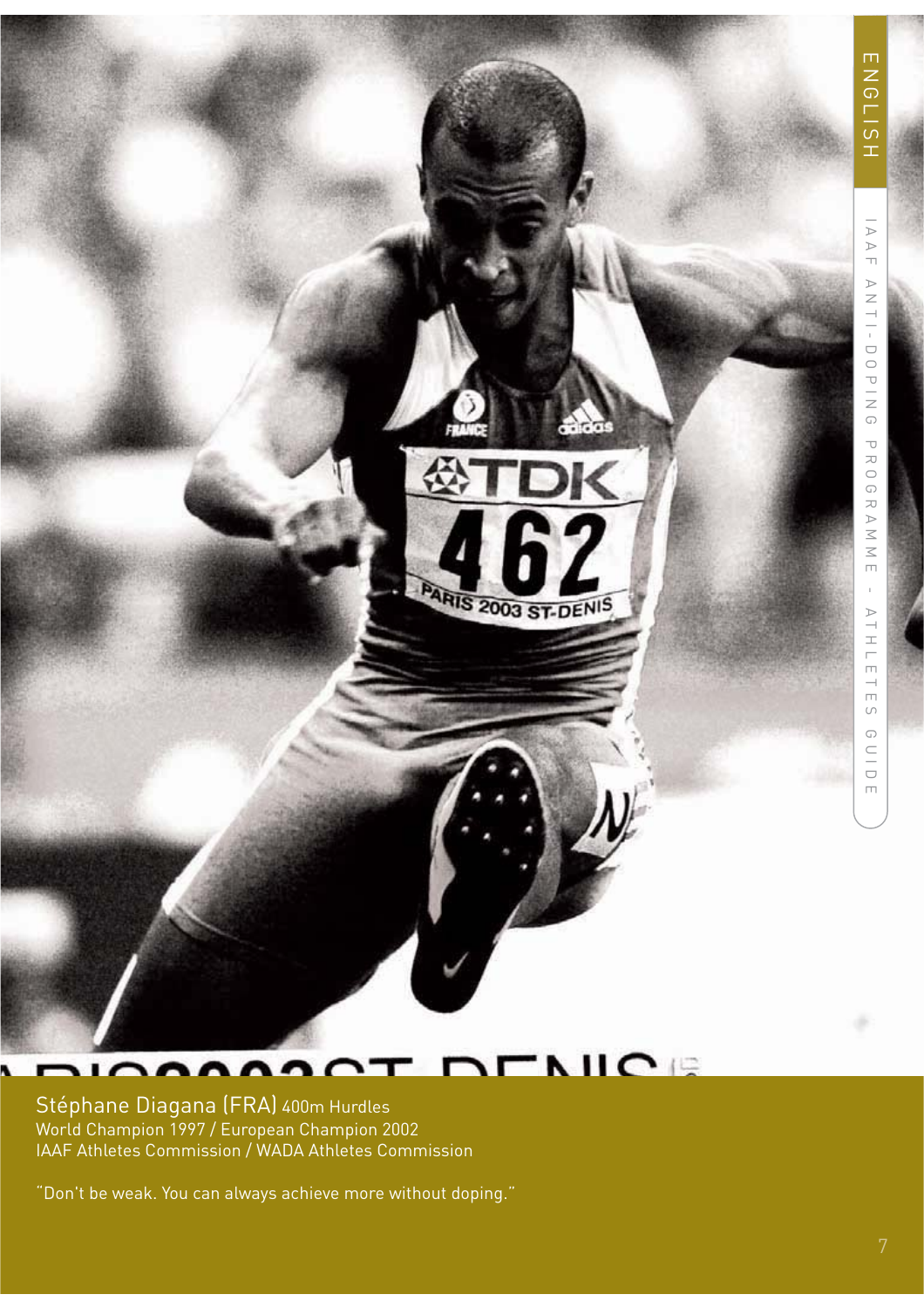# SAMPLE COLLECTION PROCEDURE

The following is an illustrated example of the IAAF sample collection procedures. All Anti-Doping Organisations who are compliant with the World Anti-Doping Code will collect samples in a similar method (there may be very small variations between different organisations)

Make sure to read steps 8 and 9 very carefully. It is crucial that if you have any questions, problems, or notice any mistakes on your doping control form, that you inform your doping control official immediately as well as write these comments on the Form.



1. REPORTING FOR TESTING

You will be asked to show your identity card/or accreditation with photo and give your personal and contact details, as well as other relevant information on request.

You are entitled to have a representative present for the doping control.

You are entitled to leave the doping control station only with the agreement of the doping control officer in charge and under proper observation.



2. SELECTION OF URINE COLLECTION VESSEL

When you are ready to provide a sample of urine, you may select a sample collection vessel, open it, and make sure that it is unbroken and clean.



3. SUPERVISION OF SAMPLE COLLECTION

The urine sample provision will be carried out in a sample collection room (usually a toilet) under observation of a person of the same gender as you.

You must remove sufficient clothing so that the doping control officer has a direct view of the passing off the sample into the collection vessel.

You shall provide a minimum of 75ml urine, or more upon request (100ml recommended for EPO testing).

If the volume of urine is insufficient (<75ml), you must provide a new sample. Your partial sample will be sealed temporarily and then mixed with the new sample.



4. SELECTING THE SAMPLE COLLECTION CONTAINERS

When you have provided your sample, close the vessel and return to the doping control administration room.

You may now select a sample collection kit, consisting of "A" and "B" labelled bottles, which will secure and identify your sample.

You must check that the seal of the sample collection kit is unbroken. Then open the kit and make sure that the bottles are in good condition and that the security codes of the bottles and sealing caps are identical

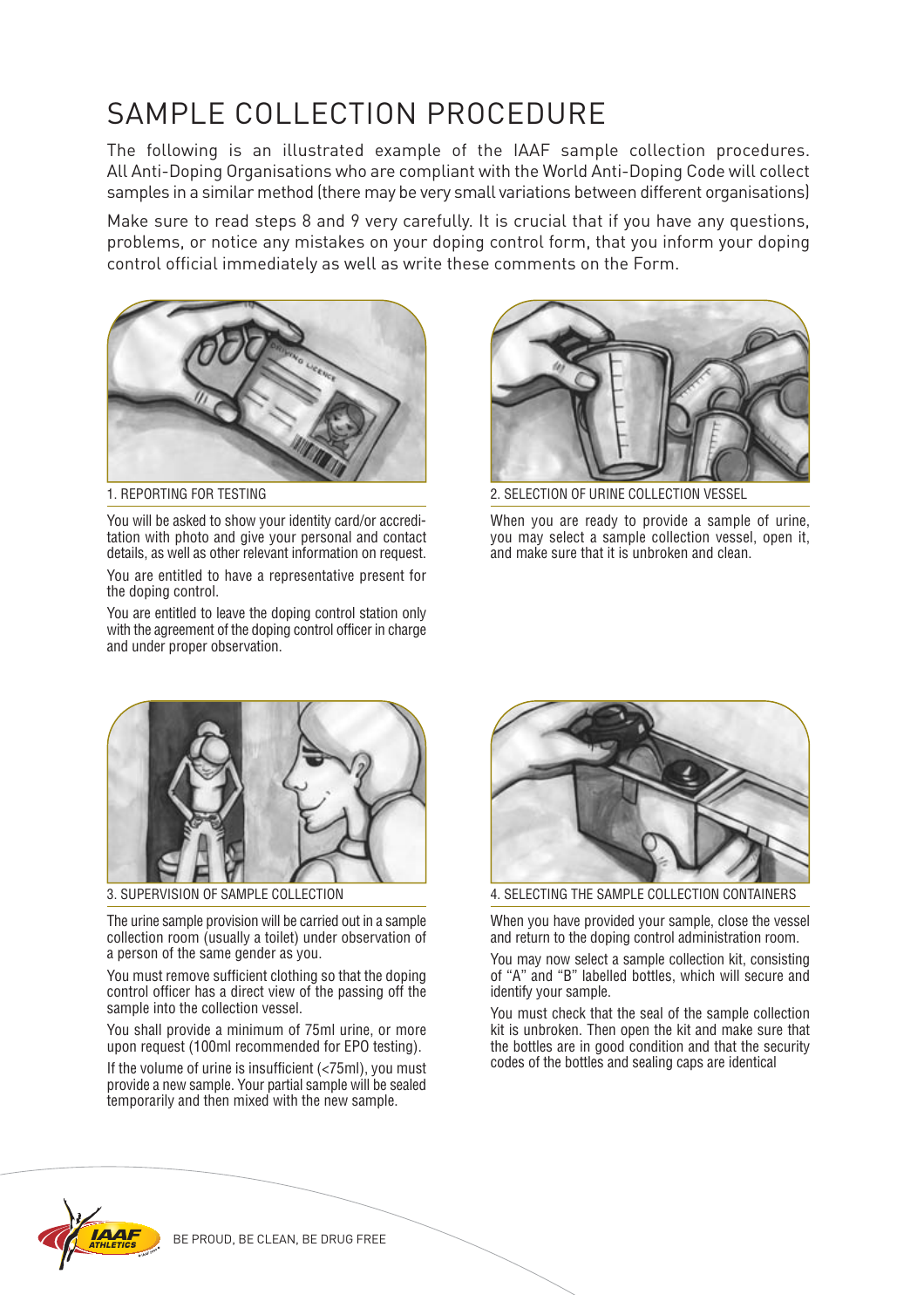



5. DIVIDING THE SAMPLE INTO THE "A" AND "B" BOTTLES

Sample division: pour a minimum of 50ml (lower part of label) into the A bottle, and a minimum of 25ml into the B bottle.

You should leave a few drops in the sample collection vessel to check that the sample is suitable for analysis.



You will be asked to remove the red safety rings from the top of the bottles. Then you should close the bottles by screwing on the sealed caps until the clicking stops and the cap can no longer be tightened. Make sure that the bottles do not leak and cannot be opened.



7. CHECKING THE SPECIFIC GRAVITY OF THE SAMPLE

To ensure it is suitable for analysis, the doping control officer will check the concentration using the remainder of your urine sample which is left in the collection vessel.



8. FILLING IN THE DOPING CONTROL FORM

You should disclose any medication you have taken over the last seven (7) days. You should also record any vitamins, food supplements and herbal products that you have taken.

It will be noted on the doping control form if you are happy with the doping control procedures. If you were not happy, you should give your reasons on the doping control form.



#### 9. CHECKING AND SIGNING THE DOPING CONTROL FORM

You will be asked to carefully check all information on the doping control form, and particularly to make sure that the security codes of the bottles and the doping control form are identical.

You will then sign the form and receive a copy of it.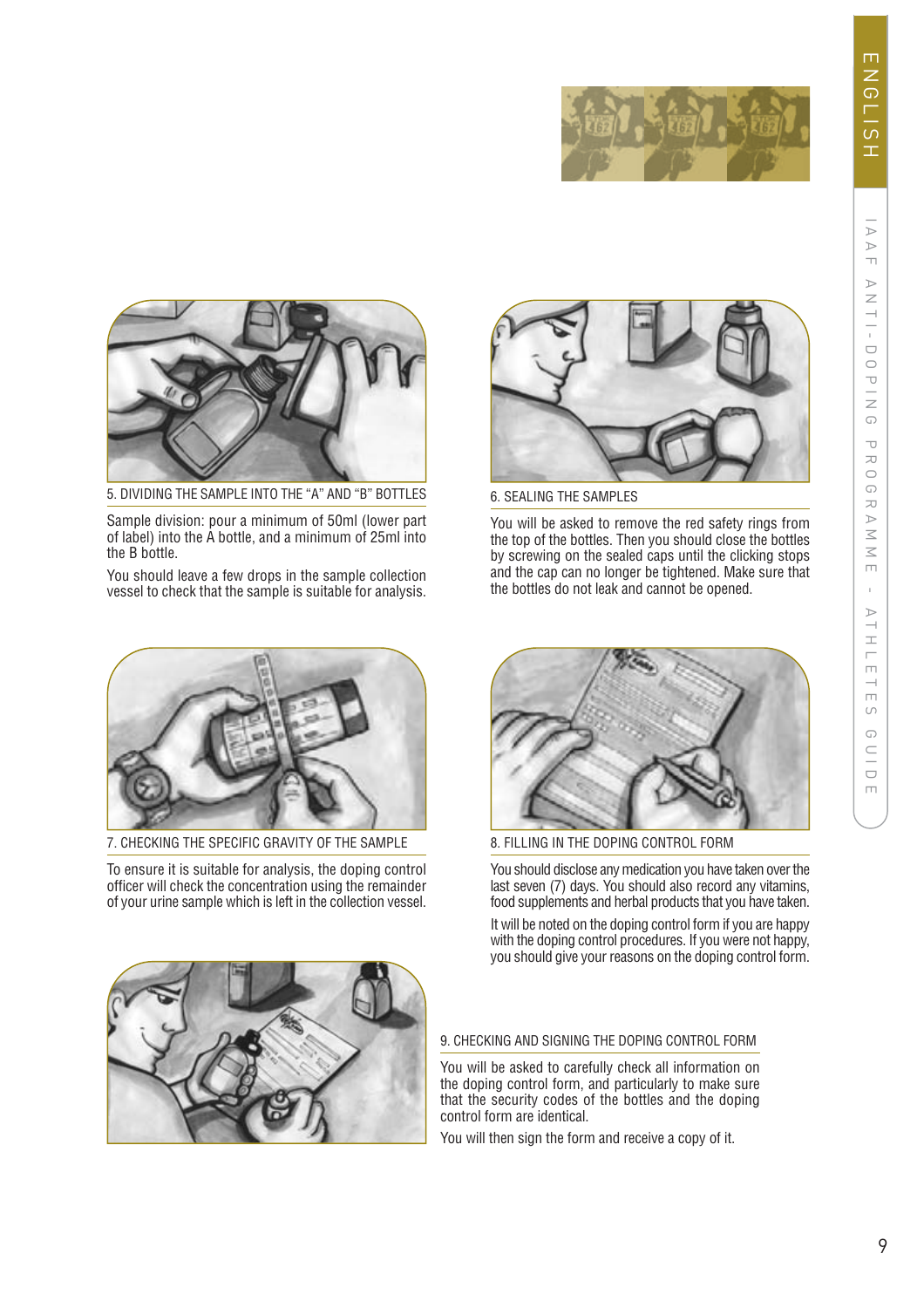# BLOOD TESTING

# Why do blood testing?

Blood Testing has for many years formed an integral part of the IAAF Anti-Doping Policy. With increasing evidence that some athletes are seeking to cheat using new and more sophisticated methods of blood doping, this testing has now assumed even greater importance. The IAAF has responded with a commitment to conduct more blood testing than ever before in its history. At the 2005 IAAF World Championships in Helsinki, 402 blood screening samples were collected pre-competition and a further 105 blood samples were collected in-competition.

### What blood testing does the IAAF conduct?

Blood samples will be collected for two purposes:

- 1. Blood Screening for haematological parameters and profiling.
- 2. Blood Analysis for the detection of prohibited substances and methods

### What do I need to know about the blood sampling process?

You can be selected for blood sampling at any time or place, either out-of-competition or in-competition.

#### If you are asked to provide a blood sample

- You may choose to be accompanied by a representative and, if required, an interpreter.
- You will be informed of the blood sample collection procedures before the collection starts.
- You will be asked to sign a notification form of consent to collect a blood sample from you.
- The Blood Collection Official will provide evidence of their qualification to take blood samples.
- You will have the opportunity to relax prior to providing your sample.
- You will be presented with a choice of blood sampling kits from which to make a selection.
- The sample will be withdrawn from your arm or hand only.
- You must verify that the sample is securely sealed after collection.
- You must check the Doping Control Form for accuracy, including checking the code numbers and may mention on the Form any comments you have on the procedure before signing it.
- You will be given a copy of the Form to take away with you.

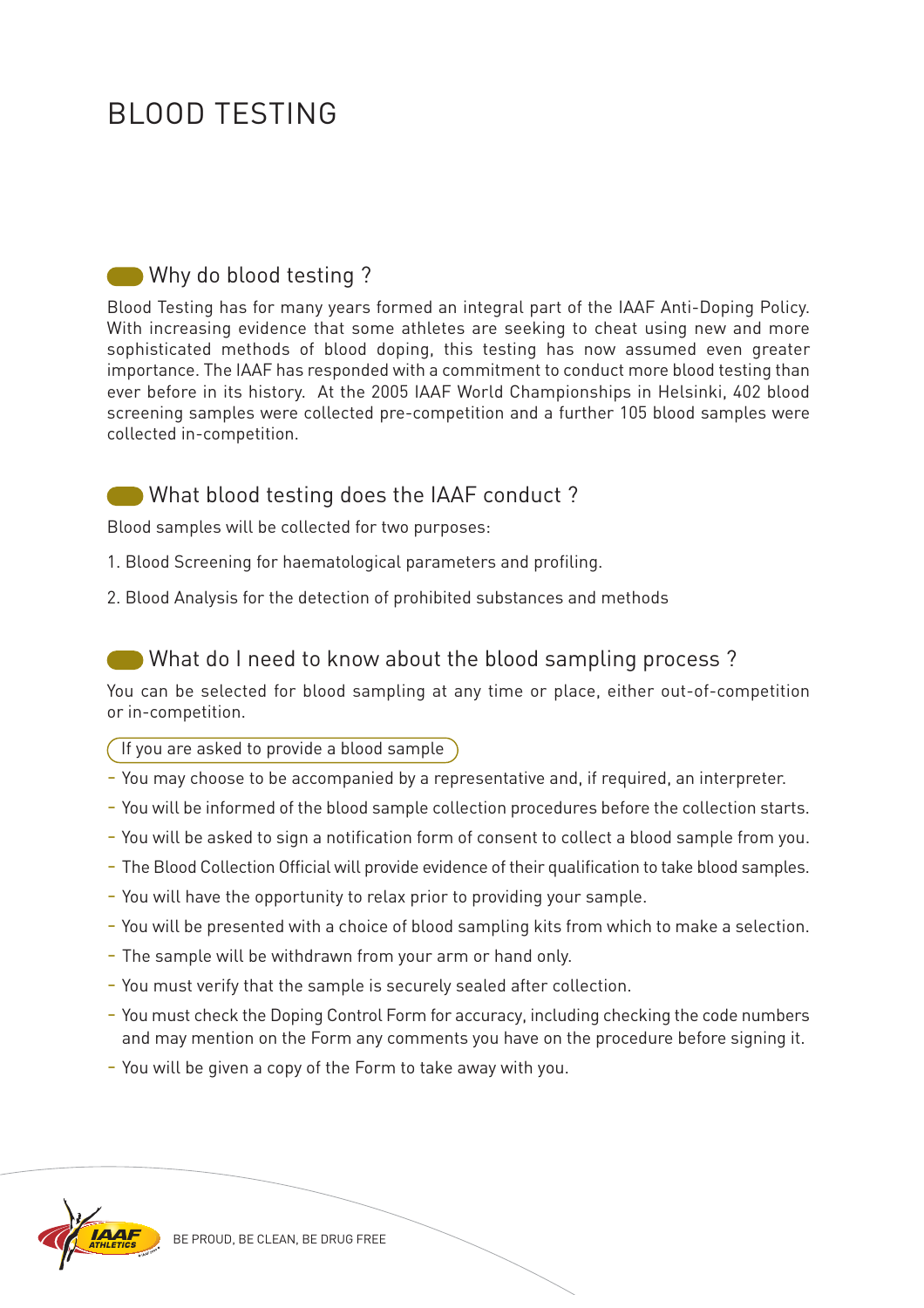# THERAPEUTIC USE EXEMPTIONS

# What is a Therapeutic Use Exemption (TUE)?

A TUE application is the method by which athletes with a documented medical condition can apply to use a substance or method which is contained in the Prohibited List. Some more common substances only require an abbreviated TUE application, while other prohibited substances would require a more extensive standard TUE application.

### Which kind of substances can I receive a TUE for?

### Beta-2 Agonists

Athletes suffering from asthma or exercise induced asthma and using the inhaled beta-2 agonists: formoterol, salbutamol, salmeterol and terbutaline, must apply for an abbreviated TUE and attach the medical documentation specified in the IAAF Beta-2 Agonists Protocol which can be found on the IAAF website.

#### Glucocorticosteroids

- Athletes requiring the use of local glucocorticosteroids such as by local injection or inhalation during competition, must apply for an abbreviated TUE. You must make sure to indicate which international competition you're preparing for when applying for a TUE with the IAAF.

Note : you do not need to apply for a TUE for the use of:

- topical Glucocorticosteroids (dermal, ocular, auricular, intrabuccal application);
- Glucocorticosteroids when used out of competition.

#### Other prohibited substances

The use of any other prohibited substances must first be approved through a standard TUE application. This process is usually longer than the abbreviated one, and involves a panel of experts reviewing the application before any exemption is permitted.

### **Now do I apply for a TUE?**

International-Level athletes (see definition on page 18), or athletes seeking to participate in International Competitions, must apply for a TUE directly to the IAAF.

All other athletes must apply for a TUE to their relevant national TUE body (e.g. National Athletic Federation or National Anti-Doping Agency).

All TUE applications must be sent on the relevant IAAF TUE Form which can be downloaded from the IAAF website. The applications must be complete and legible, and attach where applicable all the necessary documentation. They must be completed in either French or English.

Athletes should submit their application to the IAAF Medical and Anti-Doping Department:

By mail: 17, rue Princesse Florestine – BP 359 –MC 98007 Monaco By fax: +377 93 50 83 95 By email: tue-application@iaaf.org

For more details on TUE applications to the IAAF, we recommend that you consult the IAAF website to view or download the relevant documents mentioned on this page (application forms, Beta-2 Agonists Protocol, explanatory notes).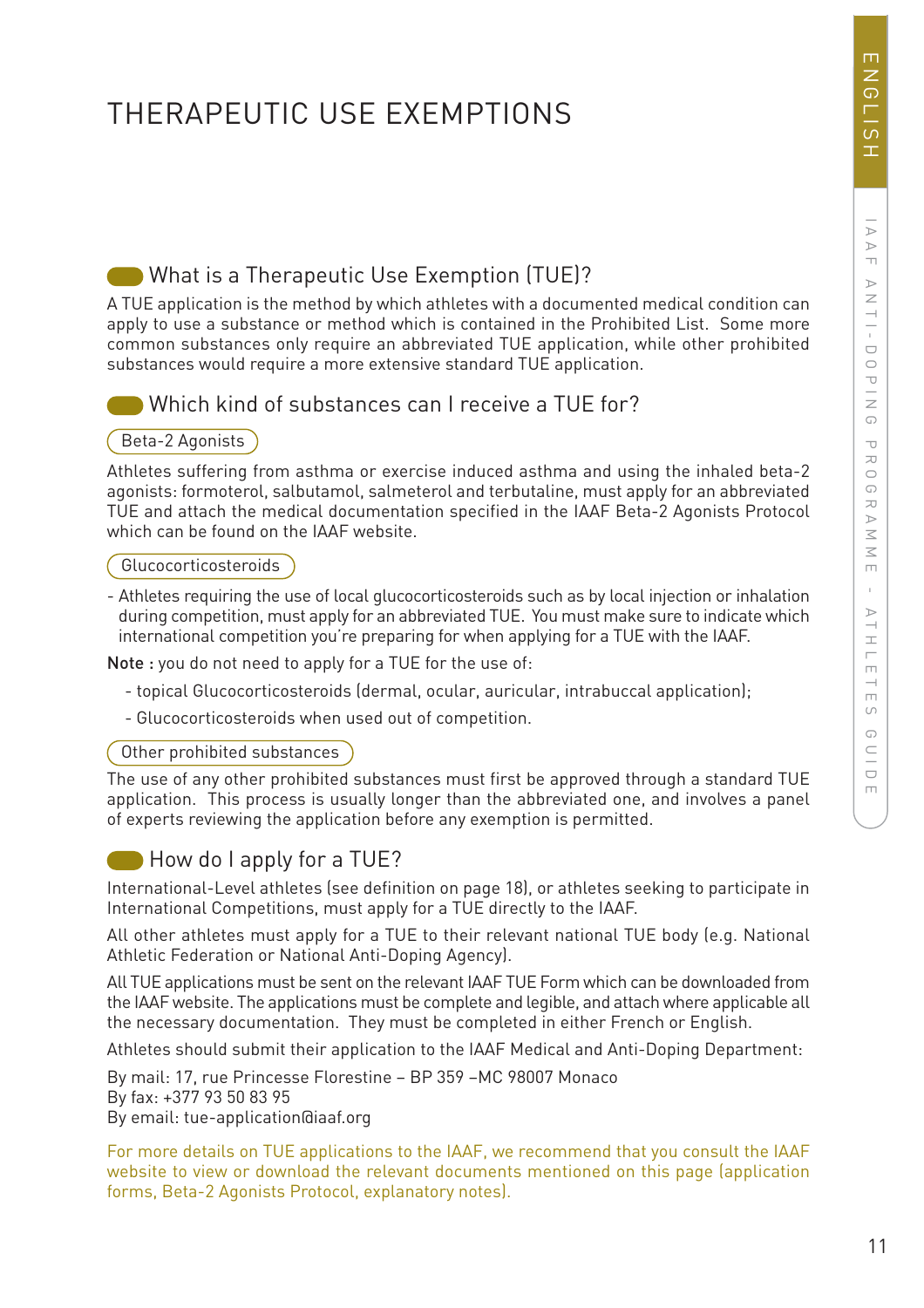# IAAF REGISTERED TESTING POOL

The IAAF Registered Testing Pool (RTP) is the reference pool of athletes to be submitted to the IAAF out-of-competition testing programme. You should be aware that as an athlete you may also be subject to testing from other organisations such as WADA or your National Anti-Doping Agency.

The RTP includes the top ranked athletes in each event by reference to the official IAAF World Rankings and Performances lists in Athletics and any other athlete the IAAF decides to include at its discretion (based on factors such as sudden improvement in performance during the year, return from injury, doping intelligence, lack of a national level testing programme etc).

The RTP is established each year from the 1st October and is updated regularly until it is re-evaluated at the end of the following summer season. Athletes added to the RTP shall remain in the RTP until the end of season evaluation unless they are removed by the IAAF.

Athletes may at any time elect to be removed from the RTP (e.g. due to retirement) by completing a Notice of Removal Form. However, should they then wish to return to competition at a later date, they must then give the IAAF 12 months' notice prior to their return. They must also make themselves available for out-of-competition testing during that 12 month period.

### How do I know if I am on the IAAF RTP ?

The first time you are entered onto the IAAF RTP you will be notified in writing. The Registered Testing Pool can also be found on the IAAF website.

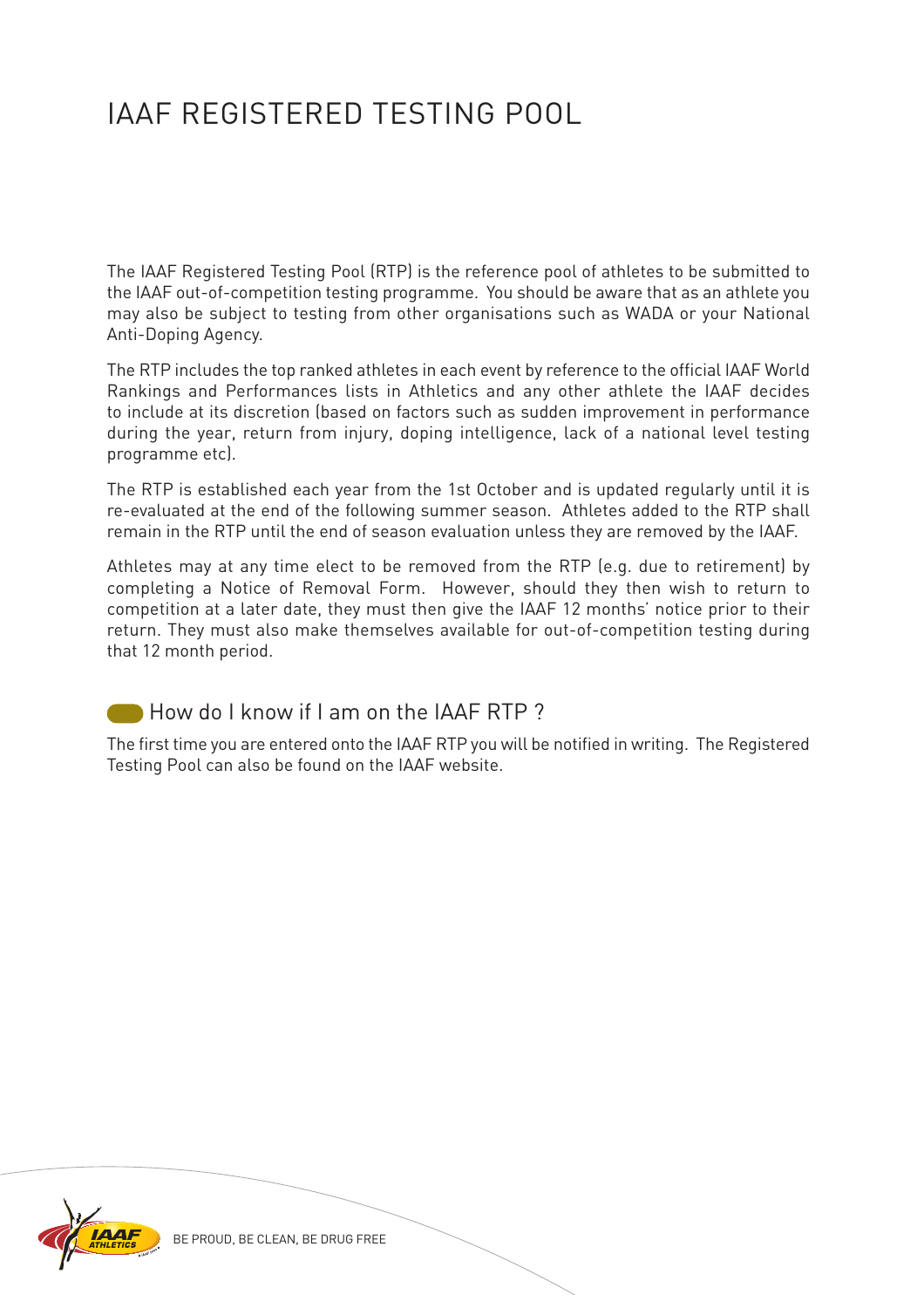

Marie-José Perec (FRA) 200m/400m Two-time World Champion (1991, 1995) Three-time Olympic Champion

"When you use drugs. You don't run fast, jump high or break world records, because it was not you. Be yourself, be proud, be a fair sportsman with values and ethics. Be drug free."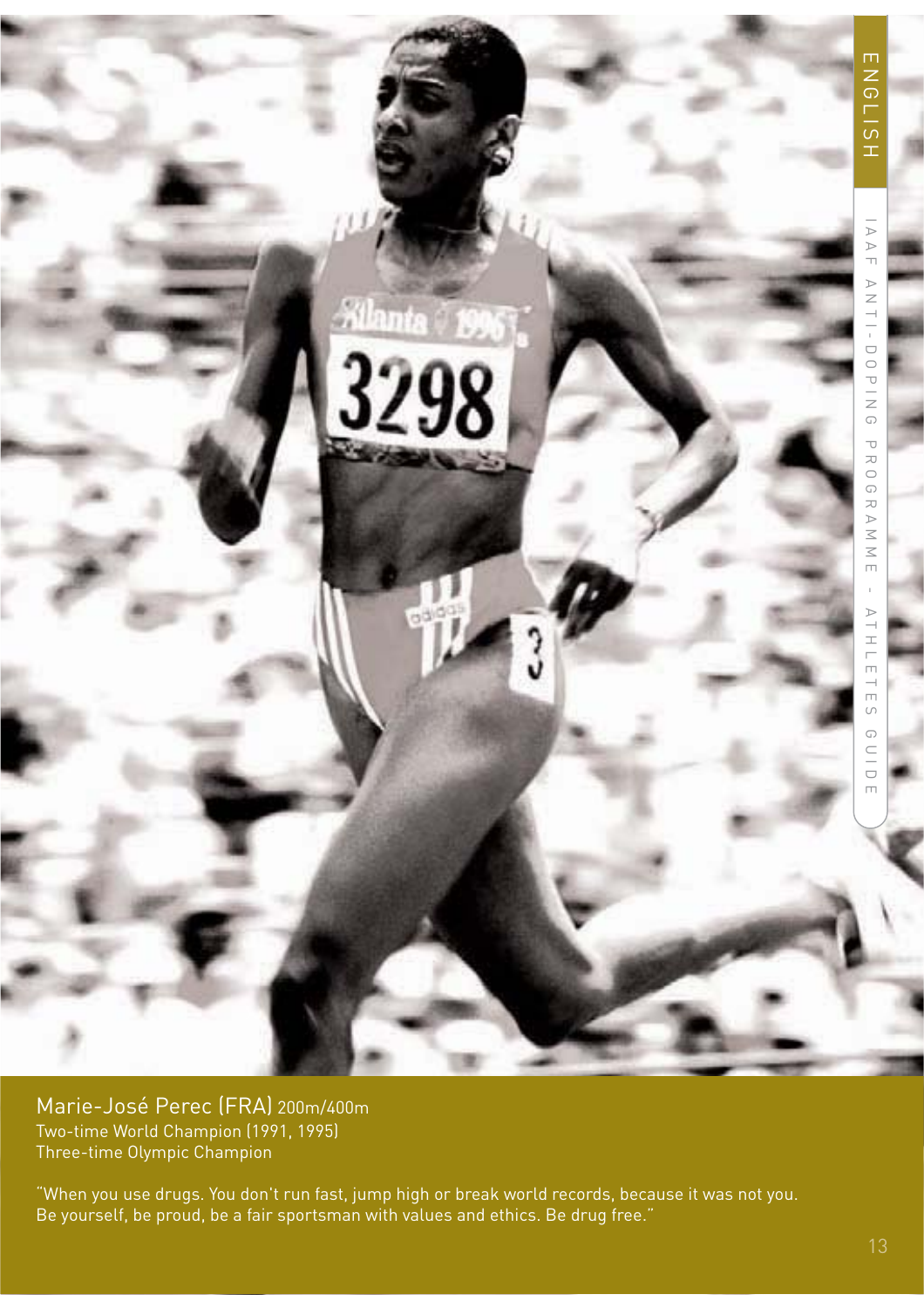# MISSED TESTS & WHEREABOUTS INFORMATION

# What is "whereabouts information"?

Whereabouts information is a written record of where you can be found for testing over the course of a quarterly period: home address, regular training address and training times; temporary training address and training times; travel plans, competition schedule.

Whereabouts Information Forms can be downloaded from the IAAF website : www.iaaf.org/antidoping

### Why is whereabouts information so important?

The IAAF and other Anti-Doping Organisations require this information so they can conduct no-advance-notice testing. This form of testing is considered the most effective and the strongest deterrent against doping. Without accurate whereabouts information athletes might be able to deliberately avoid testing, which is not fair for those who are competing fairly.

### Who needs to submit whereabouts information?

Only athletes in the IAAF Registered Testing Pool (RTP) are required to provide whereabouts information directly to the IAAF. You will be notified if you are in the RTP.

Note: you may also be required to provide whereabouts information to your National Federation or National Anti-Doping Organisation if they operate a national out-of-competition testing programme.

## What will be considered to be a "missed test"?

An athlete will be subject to an evaluation for a "missed test" in at the least any one of the following circumstances:

- (i) if he/she fails to respond to the IAAF's request to provide quarterly whereabouts information;
- (ii) if he/she responds to the IAAF's request for quarterly whereabouts information but fails to provide adequate whereabouts as required;
- (iii) if, at the time of the designated out-of-competition test, he/she cannot be located by the doping control officer at the location provided in the quarterly whereabouts on file at the IAAF.

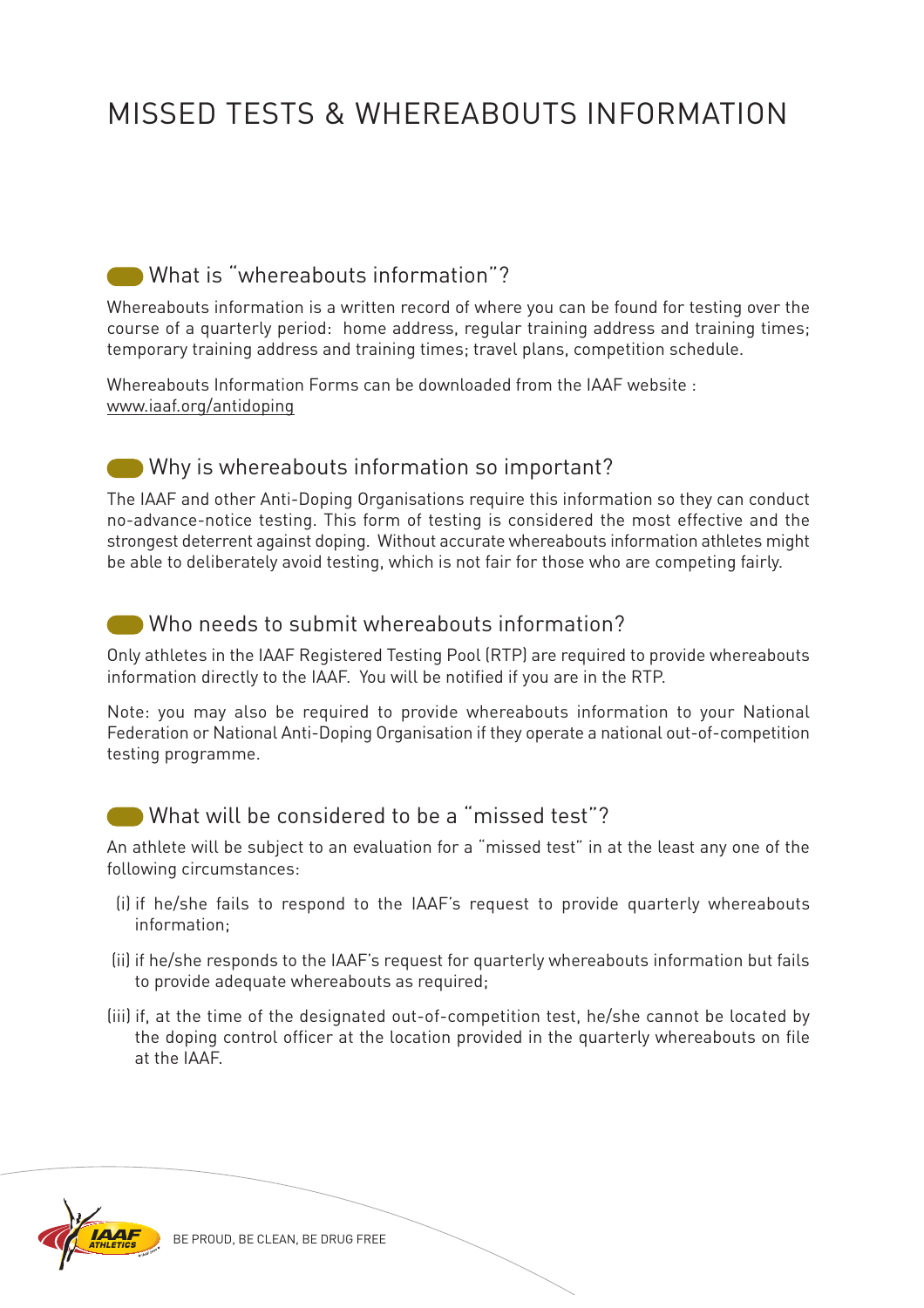

# **How is the missed test evaluation made?**

Once there is evidence of a possible missed test, an investigation will be initiated by the IAAF Anti-Doping Administrator. The athlete shall be notified and given the opportunity to explain his/her missed test and this explanation, together with all other relevant evidence (for example, from the doping control officer involved), shall be properly considered before a decision is made.

# What is the sanction for 3 missed tests?

The evaluation of 3 missed out-of-competition tests (as defined in Rule 35.17) in any period of 5 years beginning with the date of the first missed test is defined as an Anti-Doping Rule Violation

The sanction for a first violation of this Rule will be a 12-month period of ineligibility. For a second violation and for each subsequent violation, the sanction will be a 2-year period of ineligibility.

# Accurate whereabouts information

It is therefore vitally important that all athletes who are required to submit whereabouts information to the IAAF or to their national testing body make sure the information is as accurate as possible, the DCO can access the training/location, and that you notify the IAAF and your national testing body immediately your plans change.

# Further information

More detailed information on the IAAF whereabouts and missed test procedures can be found in an athlete advisory note posted on the IAAF website. If you have a question on this subject you can also contact the IAAF by email: whereabouts@iaaf.org or by fax: +377.93.10.88.05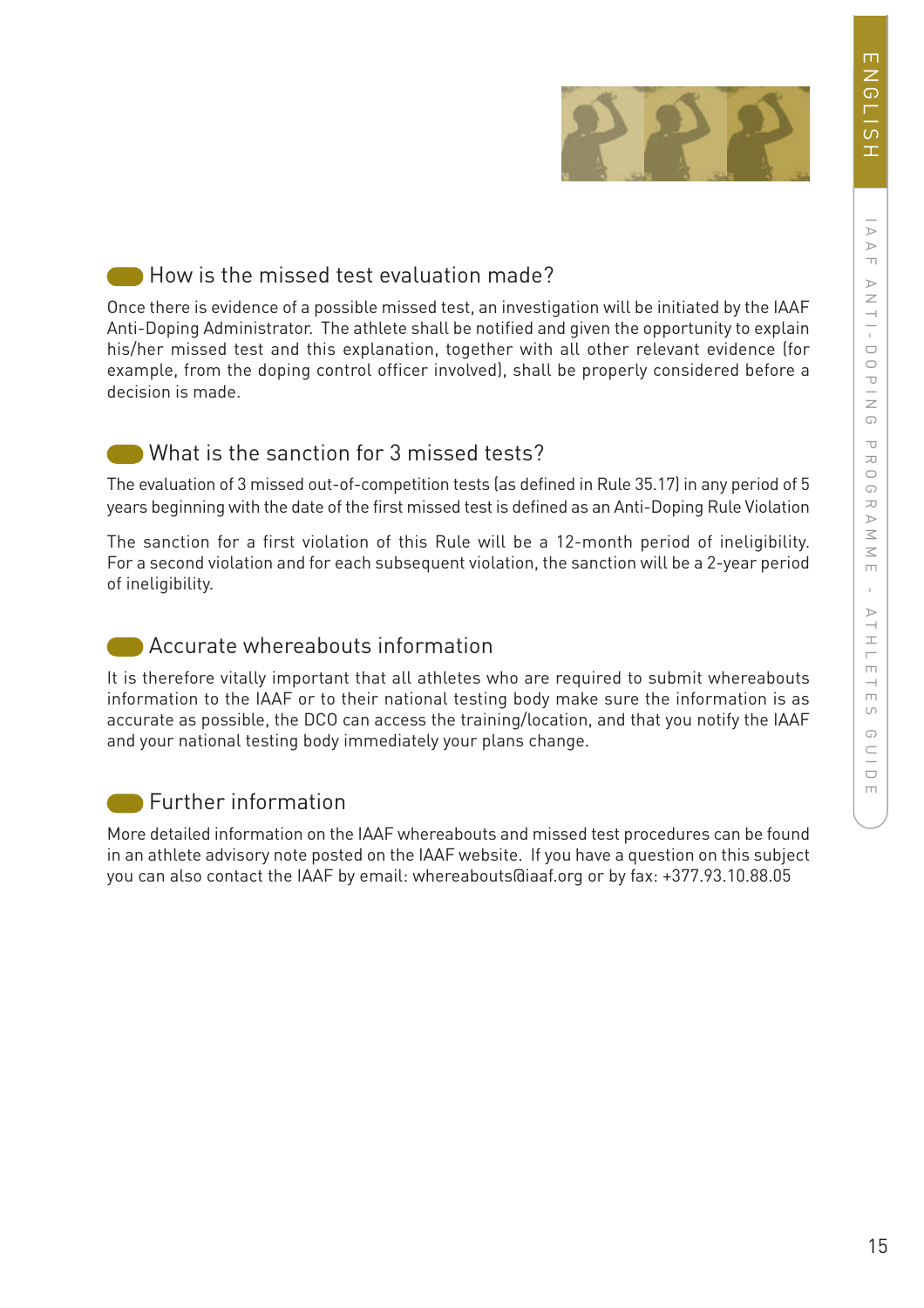# ANTI-DOPING RESOURCES

Should you require any further information on any IAAF anti-doping issues you are able to contact the IAAF directly on the details below.

Do you want to know how many tests the IAAF conducts each year? Would you like to find a list of the athletes included on the IAAF RTP? All our information is provided online via the IAAF website. If you are unable to access the internet then you can also contact the IAAF Medical & Anti-Doping Department via phone, fax or mail.

If you are searching for information specific to your nationality, your language, or perhaps you are travelling to a country for a competition, we have provided a list of National Anti-Doping Organisations who may be able to assist. Please note that the list is not definitive and the IAAF does not accept any responsibility for the information provided by these Organisations.

**IAAF** 

Web: www.iaaf.org/antidoping Email: dpt.anti-doping@hq.iaaf.org Phone: +377 93 88 10 19 Fax: +377 93 50 83 95 Mail: International Association of Athletics Federations 17 rue Princesse Florestine - BP 359 MC98007 Monaco

World Anti-Doping Agency Web: www.wada-ama.org

**International Doping Tests Management** 

Web: www.idtm.se